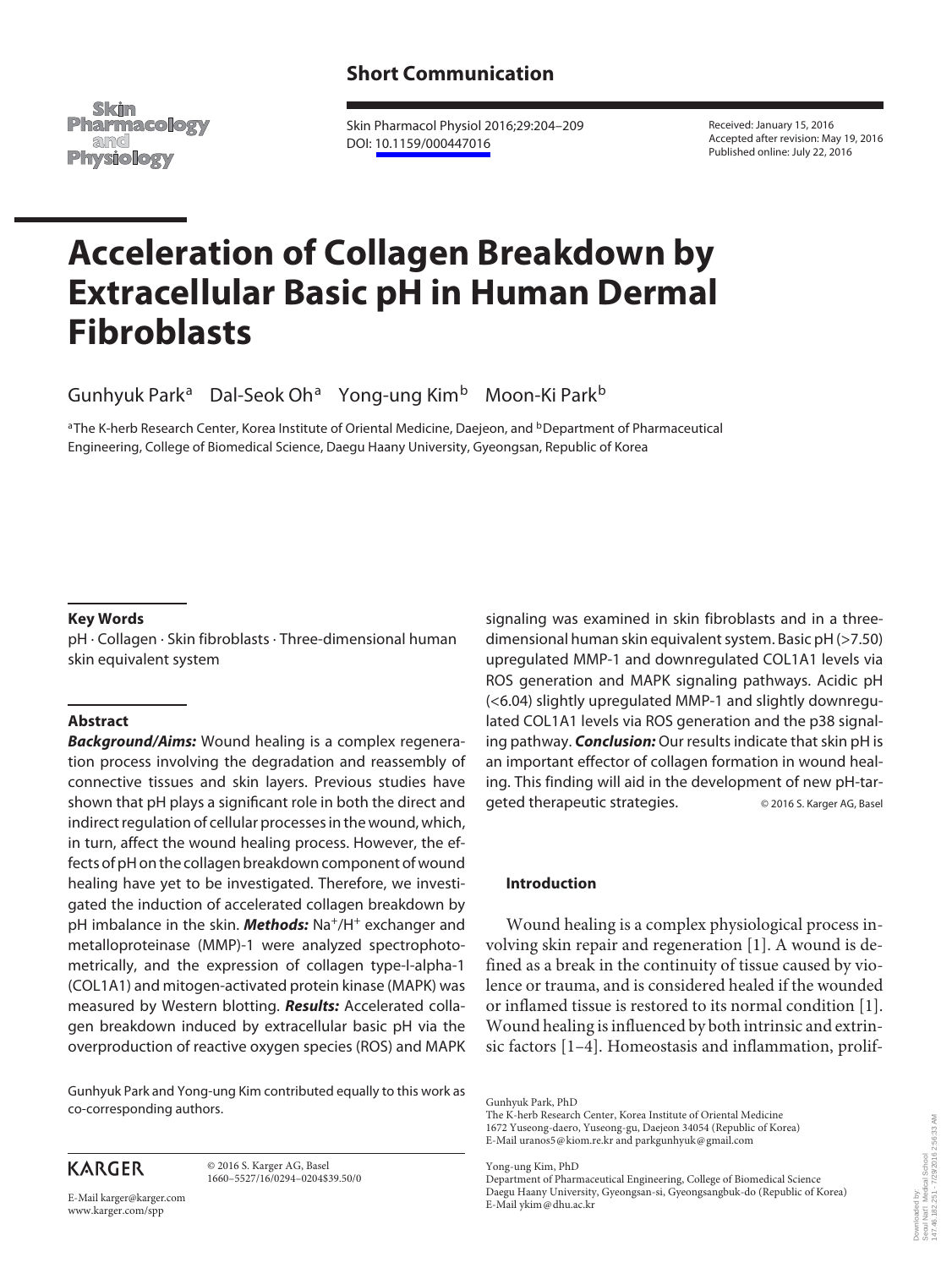eration and maturation or remodeling are the distinct, overlapping phases involved in wound healing [3]. Altered or impaired wound healing, as observed in chronic wounds, is marked by an interruption of this process [3] . The presence of bacteria and bacterial products, such as endotoxins, can affect each of the healing processes and impede their orderly progression [4]. The pH within the wound milieu directly and indirectly influences all biochemical reactions involved in the healing process [5] . pH values affect regular cellular events in wound healing. Previous studies have demonstrated that the surface pH of a wound plays an important role in healing the wound as it helps control infection and increase antimicrobial activity, oxygen release, angiogenesis, protease activity and bacterial toxicity [5]. In addition, it has been observed that both acute and chronic wounds with a basic pH exhibit lower healing rates than those with a more neutral pH; wound healing progression decreases when the pH becomes basic  $[5, 6]$ . The environment of both acute and chronic wounds progresses from a basic to a neutral state and then to an acidic state when healing commences [6]. In addition, numerous studies have revealed that skin surface pH increases with age. Zlotogorski [7] showed significantly higher skin pH values in subjects >80 years than in younger subjects. Thune et al. [8] demonstrated higher pH in the elderly (age 67–95 years, mean age 81 years) and revealed a positive correlation between age and pH. Moreover, Choi et al. [9] demonstrated elevated pH values throughout all layers of the stratum corneum of aged mice. Thus, pH affects wound progression and skin aging. However, the effects of pH on the collagen breakdown component of wound healing have yet to be investigated in vitro and in a three-dimensional human skin equivalent (3HSE) system. In this study, we examined the acceleration of collagen breakdown induced by an imbalance in extracellular pH in human skin fibroblasts.

#### **Materials and Methods**

#### *Chemicals*

 DMEM, penicillin-streptomycin and FBS were purchased from Hyclone Laboratories, Inc. (Logan, Utah, USA). MTT, HCL, NaOH, 2,7-dichlo rodihydrofluorescein diacetate (DCFH-DA) and DMSO were purchased from Sigma-Aldrich (St. Louis, Mo., USA). Anti-extracellular signal-regulated kinase (ERK), c-Jun Nterminal kinase (JNK), p38, pERK, pJNK, pp38 and collagen type-I-alpha-1 (COL1A1) were obtained from Santa Cruz Biotechnology (Santa Cruz, Calif., USA). Anti-rabbit-horseradish peroxidase (HRP) secondary antibody was purchased from Assay Designs (Ann Arbor, Mich., USA).

#### *Cell Culture and Treatments*

 The cell culture system was established according to previously published methods [10]. The HS68 cell line, human skin fibroblast cells, was obtained from the American Type Culture Collection (ATCC; Rockville, Md., USA). Primary human dermal fibroblast (PHDF) cells were kindly donated at KIOM in Korea. The human skin keratinocyte (HaCaT) cell line was obtained from the CLS Cell Lines Service GmbH (Eppelheim, Baden-Württemberg, Germany). Cells were maintained in DMEM supplemented with 10% heat-inactivated FBS and 1% penicillin-streptomycin in a condition of 95% air and 5%  $CO<sub>2</sub>$  at 37°C. Adult human dermal fibroblasts (HDFs) were obtained from ScienCell ( Carlsbad, Calif., USA) and maintained in fibroblast medium containing fibroblast growth supplement and 10% heat-inactivated FBS and 1% penicillin-streptomycin. Cultures were exposed to culture medium at pH 5.35–8.41 or normal culture conditions.

#### *3HSE System*

Using Neoderm<sup>®</sup>-ED purchased from TEGO Science (Seoul, South Korea), we generated the 3HSE system. Briefly, HDFs were cultured in collagen matrix for 1 day. Keratinocytes were then seeded on top of the collagen matrix and cocultured for 4 days. Next, the keratinocytes and HDF blocks were lifted and allowed to be exposed to air. The skin equivalent was then treated with pH at 6.40–7.70 for 10 days, and the medium was changed every 2 days for 10 days. The skin equivalent was incubated at 37°C and 5%  $CO<sub>2</sub>$ .

#### *Measuring COL1A1 and MAPK Signaling Pathway by Western Blotting*

 Western blotting was performed according to previously published methods [11]. The cells and tissues were lysed with protein extraction buffer to obtain whole-protein extracts. The lysates were separated by 12% SDS-PAGE and then transferred to a membrane. The membranes were incubated with 5% skim milk in TBST for 1 h. They were then incubated with COL1A1, ERK, pERK, JNK, pJNK, p38, pp38 and β-actin primary antibody (1:1,000 or 1:5,000 dilutions) overnight at 4°C, followed by incubation with HRPconjugated secondary antibody for 2 h. Immunoreactive bands were detected using an ECL detection kit and an LAS-4000 mini system (Fujifilm Corp., Tokyo, Japan) was used for visualization. The intensities of the bands were normalized to the β-actin, ERK, JNK or p38 and intensity using MultiGauge software (Fujifilm Corporation, Tokyo, Japan).

#### *Measuring the Generation of Intracellular Reactive Oxygen Species*

 Reactive oxygen species (ROS) generation was measured as the previously described method [12] . DCFH-DA enters cells passively and is converted into nonfluorescent DCFH, which reacts with ROS to form the fluorescent product DCF. Cells were seeded onto coverslips in 24-well plates and treated with pH 6.48–7.64 for 1 h. The cells were incubated with 25  $\mu$ M DCFH-DA for 30 min. The fluorescence intensity was determined at 485 nm excitation and 535 nm emission using a fluorescence microplate reader (Spectra-Max Gemini EM, Molecular Devices, Sunnyvale, Calif., USA). Representative images were taken using a fluorescence microscope (Olympus Microscope System BX51, Olympus, Tokyo, Japan). For the assessment of intraexperimental variability, 3 independent experiments were carried out in triplicate.

 Collagen Breakdown by Extracellular Basic pH in HDFs

Skin Pharmacol Physiol 2016;29:204–209 DOI: [10.1159/000447016](http://dx.doi.org/10.1159%2F000447016)

205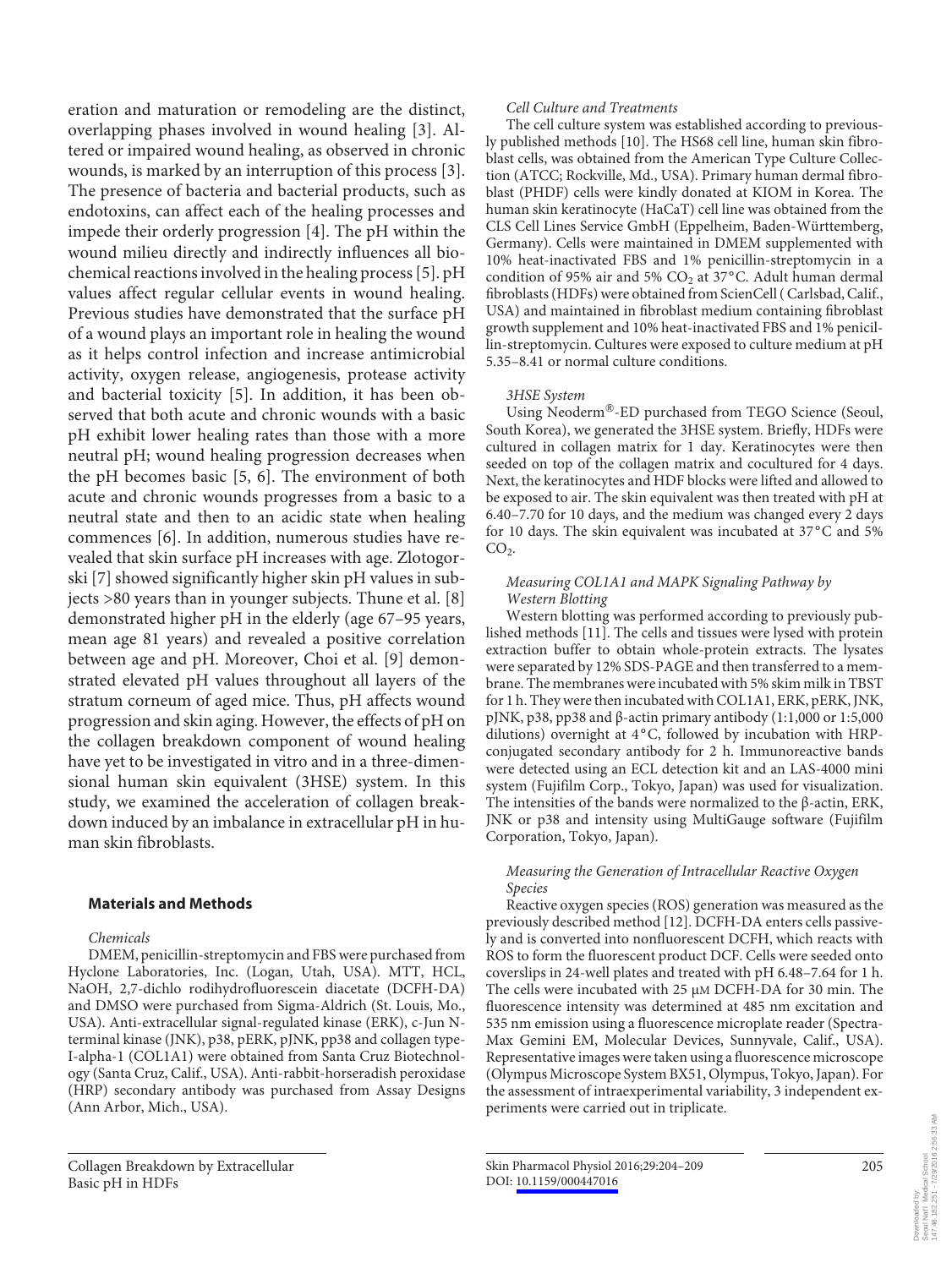

**Fig. 1.** Effects of acidic or basic pH on cytotoxicity and NHE-1 levels in skin cells. Cell viability under acidic (a) and basic (b) conditions was assessed using the MTT assay. **c** The levels of NHE-1 were measured using a kit. The levels of MMP-1 (d-f) and COL1A1 (g) were measured by kit or Western blotting. Representative histological analysis of section of 3D human skin block treat-

ed with acidic or basic pH. **h** Masson's trichrome (MT) staining was used to identify collagen fibrils and HE was used to identify structures in cells and tissues. Scale bar = 100 μm. Values are presented as mean  $\pm$  SEM. \*  $p < 0.05$ , \*\*  $p < 0.01$  and \*\*\*  $p < 0.001$ ; one-way ANOVA followed by Tukey's post hoc test, performed with GraphPad Prism software.

#### *Measuring Matrix Metalloproteinase 1 and Na + /H <sup>+</sup> Exchanger-1 Levels*

 The tissues were lysed with protein extraction buffer for whole protein. Matrix metalloproteinase (MMP)-1 and  $Na^+/H^+$  exchanger 1 (NHE-1) levels were measured using a human MMP-1 ELISA kit (RayBiotech, Norcross, Ga., USA) and NHE-1 kit (Cloud-Clone Corp., Houston, Tex., USA), respectively, according to the instruction manuals.

#### *Skin Histological Analysis*

 Skin sections from the 3HSE were prepared for hematoxylin and eosin and Masson's trichrome staining. Sections (5-μm-thick) of 10% neutral formalin solution-fixed paraffin-embedded tissues were cut on saline-coated glass slides, and then deparaffinized 3 times with xylene and dehydrated through a graded alcohol bath. The deparaffinized sections were stained with hematoxylin for 5 min. The slides were then washed and stained with Biebrich scarlet-acid fuchsin. Next, the slides were placed in phosphomolybdicphosphotungstic acid for 10 min and aniline blue for 5 min to stain the collagen. The slides were then washed and incubated in 1% acetic acid for 15 min. Finally, they were dehydrated and washed. Representative images were taken using a fluorescence microscope (Olympus Microscope System BX51).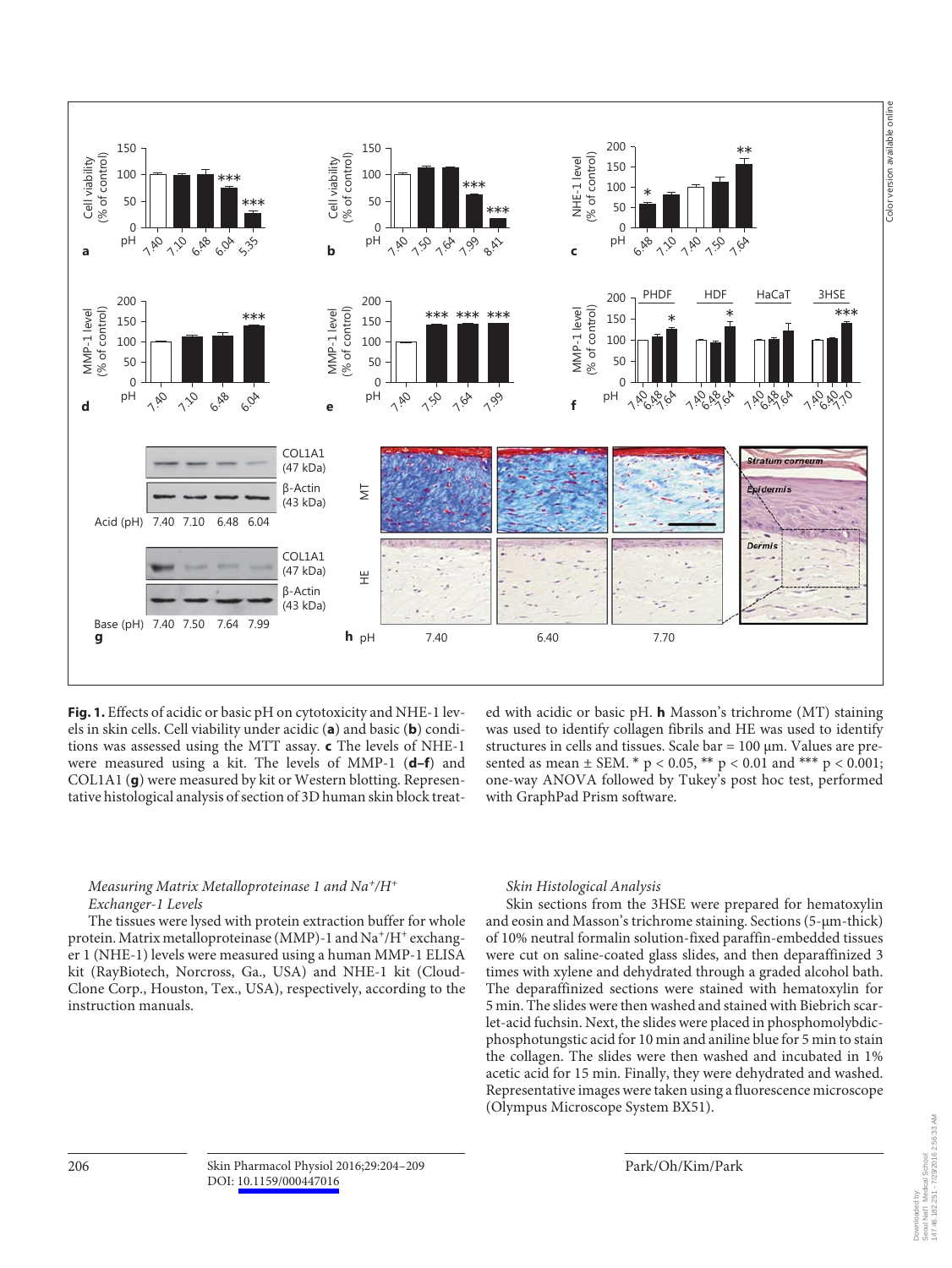

**Fig. 2.** Effects of acidic or basic pH on ROS generation in HS68 or 3D human skin equivalent system. **a** , **b** The level of ROS generation was measured using the DCFH-DA assay. **c** Representative photomicrographs. Scale bar = 50 μm. **d–f** The level of the ERK ( **d** ),

JNK (e) and p38 (f) MAPKs was measured by Western blotting. Values are presented as mean  $\pm$  SEM. \*\*  $p < 0.01$  and \*\*\*  $p < 0.001$ ; one-way ANONA followed by Tukey's post hoc test, performed with GraphPad Prism software.

#### **Results and Discussion**

 In this study, we examined accelerated collagen breakdown induced by pH imbalance via the overproduction of ROS and MAPK signaling in HS68 skin fibroblast cells. First, in order to evaluate whether pH imbalance impaired collagen expression in the HS68 cells, we measured MMP-1 and COL1A1 levels. Collagen, the protein that provides the skin with its tensile strength, plays a key role in all stages of wound healing [13] . Collagen attracts cells, such as fibroblasts and keratinocytes, to the wound, which encourages debridement, angiogenesis and re-epithelialization [13]. In addition, it provides a natural scaffold or substrate for new tissue growth [14]. Collagen dressings stimulate new tissue growth and encourage the deposition and organization of newly formed collagen fibers

and granulation tissue in the wound bed [14]. These dressings bind chemically to MMPs found in the extracellular fluid of wounds. MMP-1 normally attacks and breaks down collagen; wound dressings containing collagen are thought to provide MMP-1 with an alternative collagen source, leaving the body's natural collagen available for normal wound healing  $[1, 14]$ . The MTT assay results demonstrate that the viability of HS68 cells was not affected by 24 h of treatment at pH 6.48–7.64. However, a pH of 6.04–5.35 and 7.99–8.41 caused increased cytotoxicity (fig. 1a, b). The NHE-1 isoform is ubiquitously expressed on the plasma membrane of all cell lines. NHE-1 regulates pH and is involved in the preservation of cell volume under normal physiological conditions. Our results show that NHE-1 expression levels were significantly increased by extracellular basic (7.64) and acid-

Downloaded by: Seoul Nat'l Medical School 147.46.182.251 - 7/29/2016 2:56:33 AM

Downloaded by:<br>Seoul Nat'l Medical School<br>147.46.182.251 - 7/29/2016 2:56:33 AM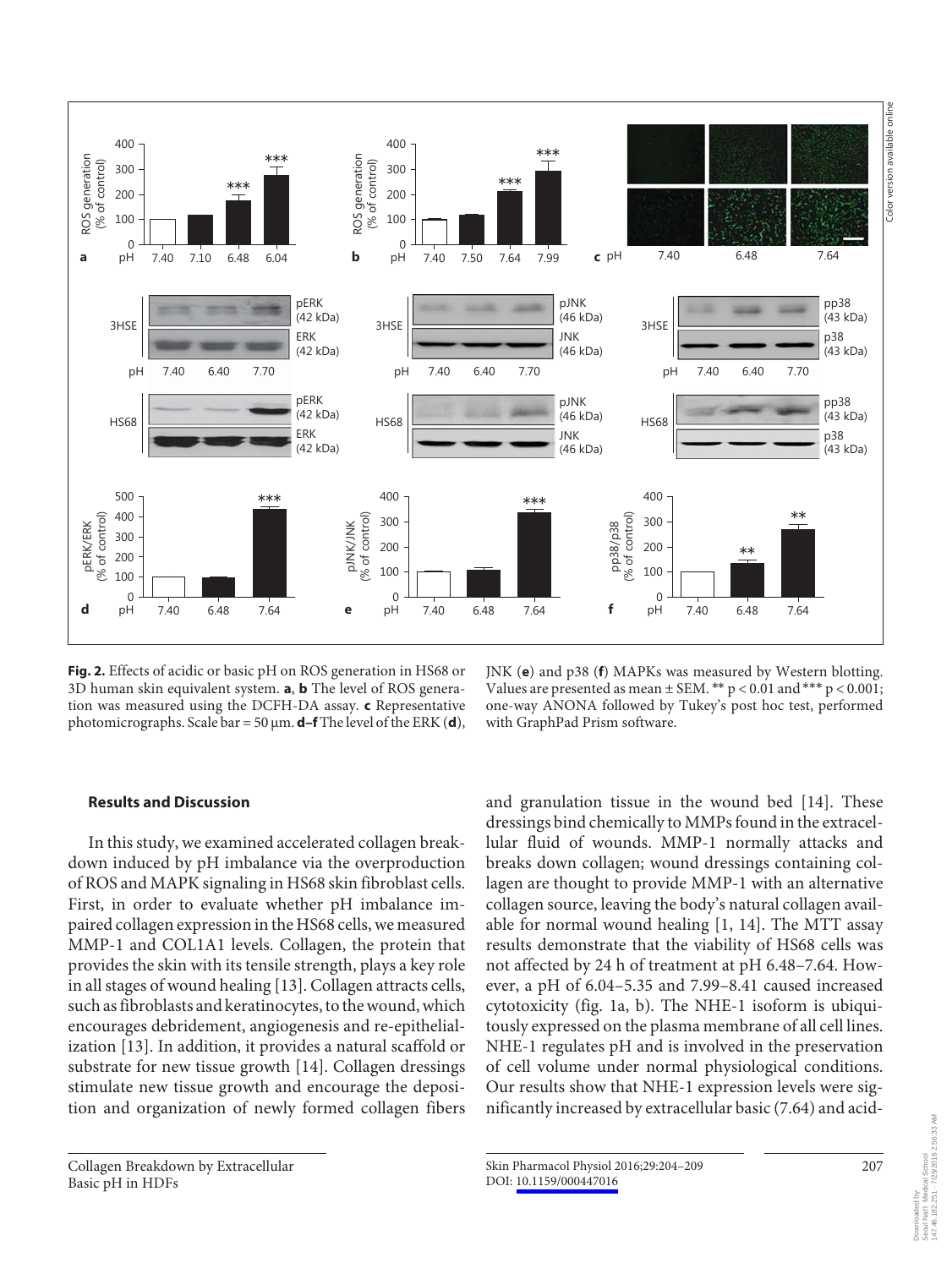ic  $(6.48)$  pH (fig. 1c). Similarly, a previous study reported that primary human keratinocyte cultures respond to increased extracellular pH by upregulating NHE-1 protein expression [15]. Thus, all further experiments in this study were performed at pH values of 6.48–7.64. HS68 cells exposed to a basic pH of 7.50–7.99 showed significantly induced MMP-1 levels (141.06  $\pm$  1.63 to 144.33  $\pm$ 1.12% of the corresponding level at pH 7.40) and reduced COL1A1 levels (fig. 1d, f). However, cells exposed to an acidic pH of 7.10–6.48 did not exhibit changes in the MMP-1 and COL1A1 levels (fig. 1e, f). Moreover, we confirmed collagen breakdown in another cell type. The result is increased MMP-1 levels in PHDFs, adult HDFs and the HaCaT cell line.

 The 3HSE model was developed to replace animal experiments for cosmetic materials and has been shown to have physiologically comparable properties to real skin. It is generated from primary human keratinocytes on a collagen substrate containing HDFs [16, 17] . It is grown at the air-liquid interface where epidermal-dermal interactions occur, and it allows full epidermal stratification. 3HSE is also used to characterize the mode of action of novel agents and their efficacy in skin; it is regarded as a valid alternative for animal testing with numerous applications [16]. Our results show that extracellular acidic (6.40) and basic (7.70) pH-induced collagen degradation ( $fig. 1g$ ) decreases and MMP-1 expression ( $fig. 1f$ ) increases in the 3HSE. These results suggest the potential effectiveness of pH if used in a clinical setting. Taken together, these findings indicate that collagen breakdown is accelerated when the pH is increased to basic in skin cells.

 ROS have been increasingly implicated in the regulation of signal transduction through the activation of MAPKs [18]. Three distinct, although related, families of MAPKs exist: ERK, JNK and p38 kinase [18]; extensive cross-talk exists between them. The ERK pathway primarily mediates cellular responses to growth factors whereas the JNK and p38 pathways primarily mediate cellular responses to cytokines and physical stress [18] . Several studies have demonstrated that MAPK signaling pathways play an important role in inducing and regulating cell growth and procollagen synthesis in skin cells [11, 19]. In addition, MAPKs are known to play an important role in the signaling pathways that regulate MMP-1 gene expression; specifically, ERK1/2 and p38 regulate MMP gene expression [19]. Therefore, since ROS-MAPK-dependent pathways are involved in collagen regulation, we next measured ROS generation and ERK, JNK and p38 protein levels. HS68 cells exposed to an acidic pH of 6.04–6.48 showed significantly increased ROS generation (177.85  $\pm$  23.40 to 275.36  $\pm$  33.01% of the corresponding level at pH 7.40) and a slightly elevated p38 protein level at pH 6.48 (132.76  $\pm$  14.66% of the corresponding level at pH 7.40); ERK and JNK protein levels remained unchanged (fig. 2d). HS68 cells exposed to a basic pH of 7.64–7.99 exhibited significantly increased ROS generation  $(214.13 \pm 5.57)$  to  $295.30 \pm 39.53$ % of the corresponding level at pH 7.40) and greatly elevated ERK, JNK and p38 protein levels (435.28 ± 14.03%, 333.82 ± 16.59% and  $267.66 \pm 23.14\%$  of the corresponding levels at pH 7.40, respectively; fig. 2). Moreover, these results were confirmed using a  $3HSE$  model (fig.  $2d-f$ ). These results suggest that basic pH conditions increase ROS generation and MAPK signaling, and that weakly acidic pH conditions slightly increase ROS generation and p38 kinase signaling, but not ERK and JNK signaling.

 Taken together, the findings of this study, from an in vitro experiment and using a 3HSE system, suggest that collagen maintenance is inhibited in a basic pH environment. Additional studies and similar clinical models will be required to further elucidate the mechanism underlying this phenomenon. Importantly, the inhibition of wound healing through pH imbalance suggests that the development of pH-regulating or maintenance materials may provide effective therapeutic strategies for healthy skin.

### **Acknowledgment**

 This work was supported by a National Research Foundation of Korea (NRF) grant funded by the Korea government (MSIP) (NRF-2015R1C1A1A01054802).

#### **Statement of Ethics**

Ethical approval could be waived, as this is an in vitro study.

#### **Disclosure Statement**

There were no conflicts of interest.